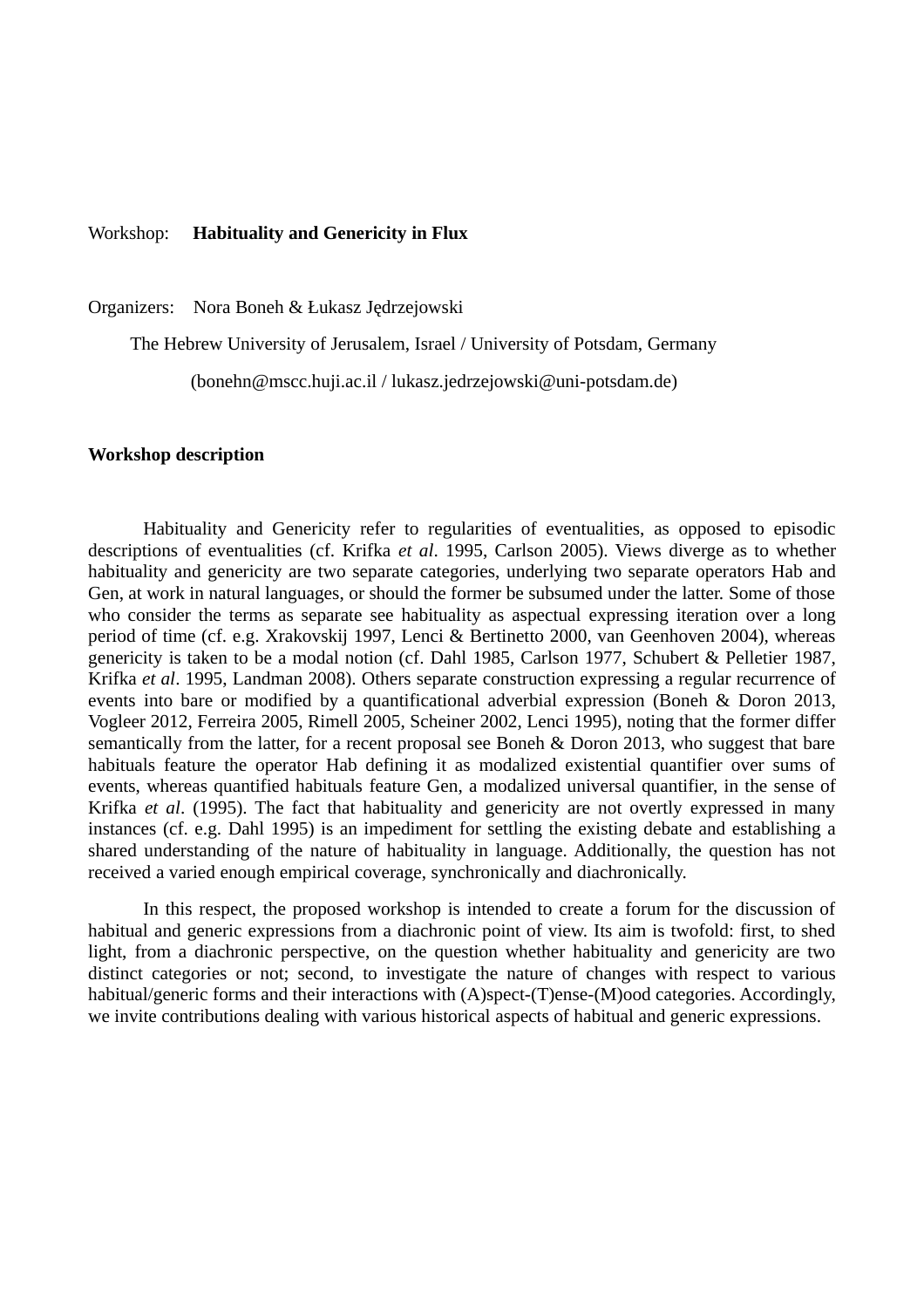The issues we would like to address include, but are not limited to, the following ones:

# *Genericity and habituality in flux*

How could genericity/habituality be expressed in older stages of natural languages? Under which circumstances and how do generic/habitual expressions evolve in general? What are necessary/sufficient conditions for an expression to develop into a generic/habitual? Which semantic properties of the source construction facilitate the development into a generic/habitual expression? Do their sources differ from those of iteratives and frequentatives? How do forms overtly expressing habituality/genericity with dedicated forms differ from those covertly expressing these categories? Is there historical evidence for distinguishing two operators Hab and Gen underlying expressions of regularly recurring eventualities?

## *Interaction with ATM-categories*

To what extent is genericity/habituality as a grammatical category related to other aspectual, temporal and/or modal categories from a diachronic point of view? What are common patterns of interaction? Specifically, with respect to tense, why do there seem to be more habitual/generic expressions in the past tense, compared to the present/future tenses? With respect to aspect, why are habitual/generic expressions strongly related to imperfectivity (cf. Comrie 1976, Lenci & Bertinetto 2000, Ferreira 2005, and for a minority opposing Boneh & Doron 2013, Vogeleer 2012, Filip & Carlson 1997)?

### *Periphrastic constructions*

Cross-linguistically, there exist various periphrastic structures encoding habitual meaning, e.g. *used* + *to*-infinitive in English, a tensed form of the root *hyy* 'be' + participle in Modern Hebrew, *pflegen* + *zu*-infinitive in German, *zwyknąć* + bare infinitive in Polish, *bruka* + infinitive in Swedish, etc. Bybee *et al*. (1994: 155) point out that little is known about how lexical verbs develop into habituals. Here we would like to pursue the question about their emergence circumstances. Did all periphrastic habitual means undergo a grammaticalization process? What role do inanimate subjects play? What are their common interpretative traits? In particular, what is responsible for the fact that some of habituals are restricted to a past tense form (cf. e.g. Tagliamonte & Lawrence 2000 for English)? What kinds of restrictions do habituals impose on the predicates they combine with? How do these constructions differ interpretatively from simple forms expressing habituality/genericity (Boneh & Doron 2010, 2013 have shown for English and for Modern Hebrew that periphrastic forms are always imperfective and that they express actualized habituals)?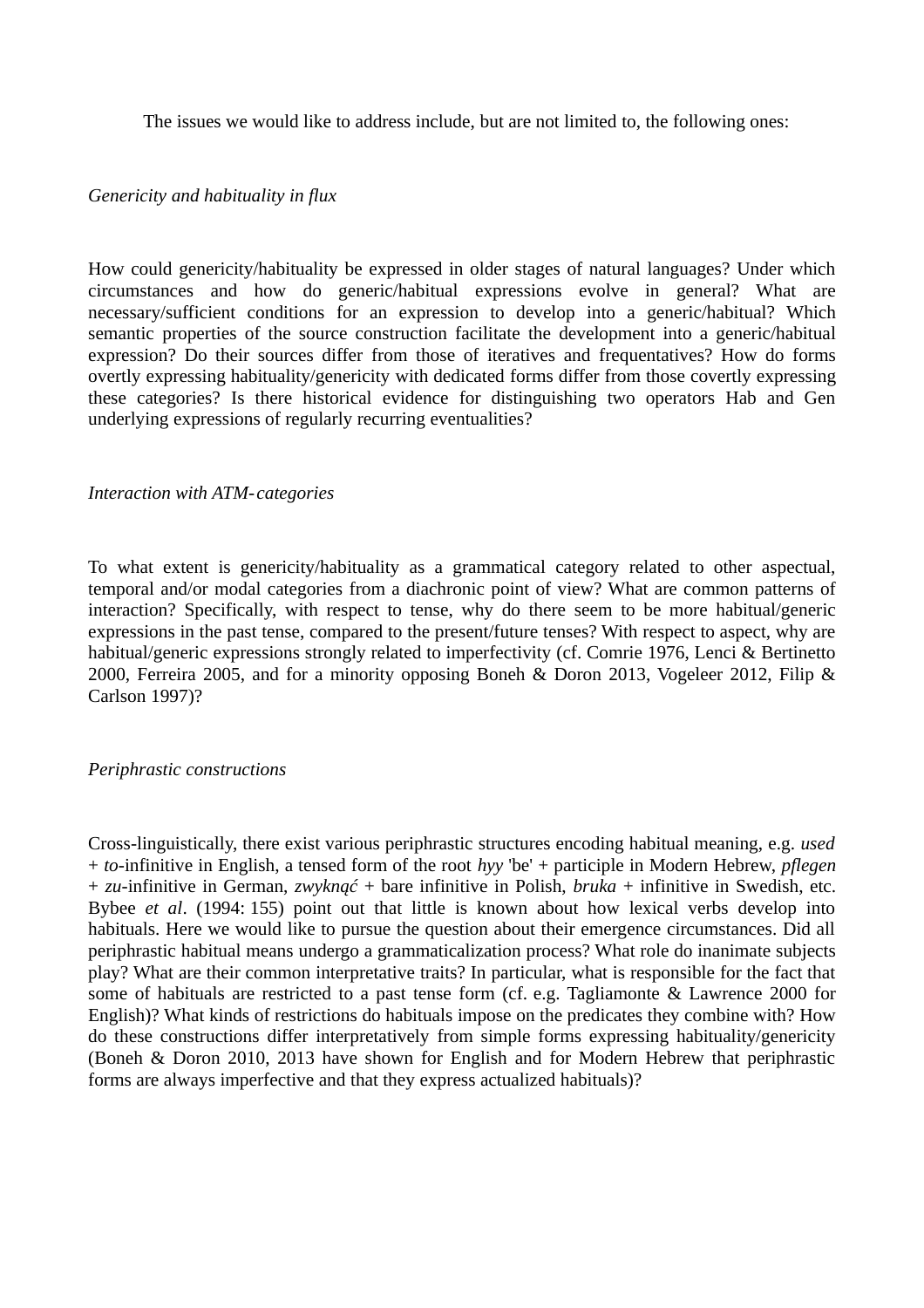# *Covert patterns of genericity/habituality in non-finite contexts*

Speyer (2014) has recently observed that in older stages of German object control verbs selecting *to*-infinitives, the complement clause may give rise to a habitual interpretation, contrasting with a bare infinitive complement, which tends to be episodic. Similarly, in Romanian it is reported that the Supine is a verbal-noun dedicated to the expression of event plurality and habituality (cf. Soare 2006, Iordăchioaia & Soare 2008). We would be interested in better understanding how this context of habituality/genericity can help shed light on the initial questions of the Hab/Gen distinction, what is their interaction with other ATM categories and in general? And whether this type of covert habituality/genericity differs from the one found with fully inflected verbal forms.

The aim of this workshop is to bring together scholars interested in habitual and generic expressions in general, and from a diachronic perspective in particular so as to adduce new insights for a better understanding of how habituality and genericity as grammatical categories are encoded in natural language. The workshop is of interest to both historical linguists, typologists and formal linguists working on syntax, semantics, pragmatics and their interfaces.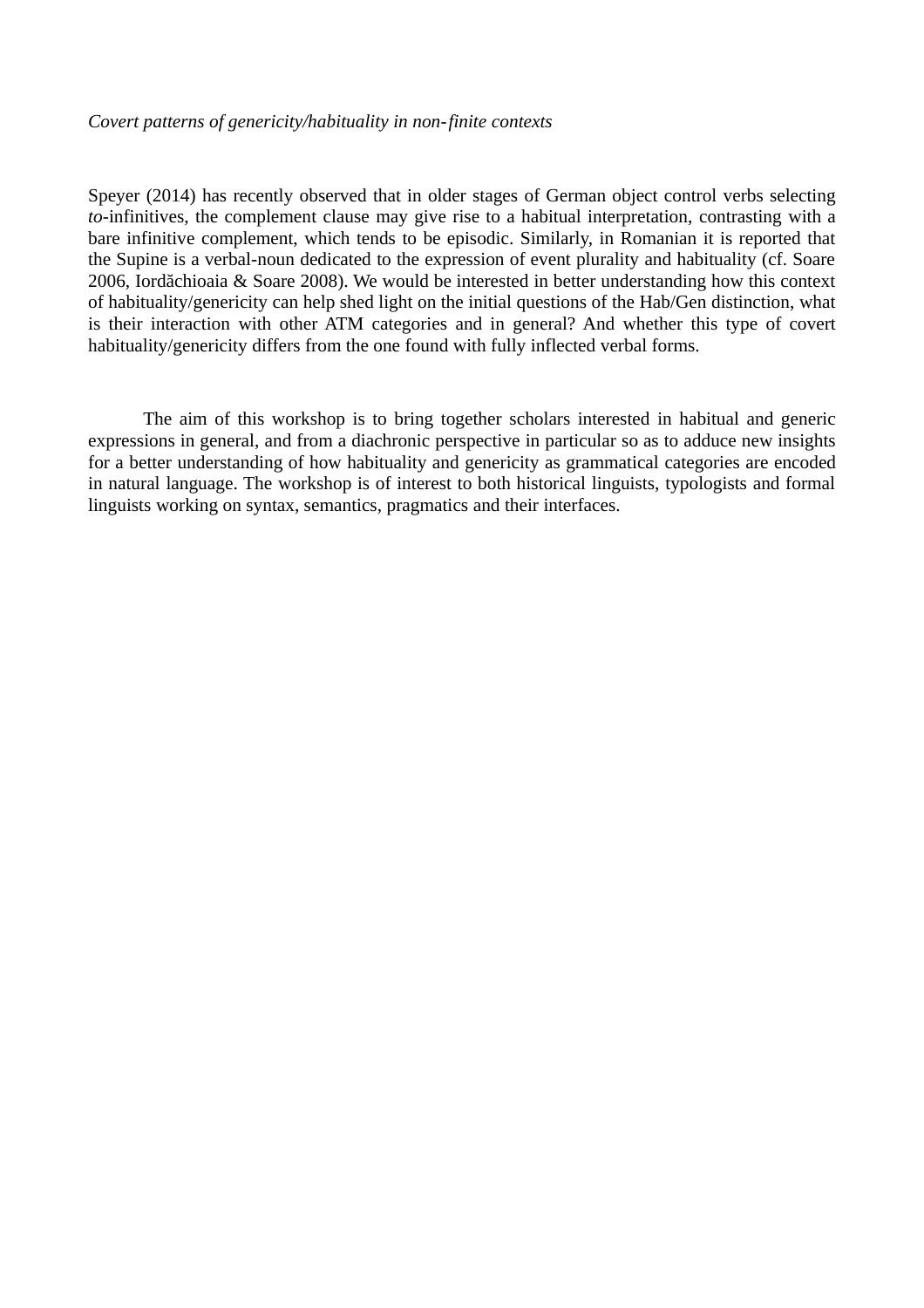# **References**

- Boneh, Nora & Edit Doron (2010): Modal and temporal aspects of habituality, in: *Lexical semantics, syntax, and event structure* ed. by Malka Rappaport Hovav, Edity Doron & Ivy Sichel, 338-363. Oxford: Oxford University Press.
- Boneh, Nora & Edit Doron (2013): Hab and Gen in the expression of habituality, in: *Genericity* ed. by Alda Mari, Claire Beyssade & Fabio del Prete, 176-191. Oxford: Oxford University Press.
- Bybee Joan, Revere Perkins & William Pagliuca (1994): *The evolution of grammar: tense, aspect, and modality in the languages of world*. Chicago: University of Chicago Press.
- Carlson, Gregory N. (1977): *Reference to kinds in English*. PhD thesis, University of Massachusetts at Amherst.
- Carlson, Gregory N. (2005): Generics, habituals and iteratives, in: *The Encyclopedia of Language and Linguistics*. 2nd edition. Elsevier.
- Comrie, Bernard (1976): *Aspect*. Cambridge: Cambridge University Press.
- Dahl, Östen (1985): *Tense and aspect systems*. Oxford: Blackwell.
- Dahl, Östen (1995): The marking of the episodic/generic distinction in tense-aspect systems, in: *The generic book* ed. by Gregory N. Carlson & Francis Jeffry Pelletier, 412-425. Chicago: Chicago University Press.
- Ferreira, Marcelo (2005): *Event quantification and plurality*. PhD thesis, MIT.
- Filip, Hana & Gregory N. Carlson (1997): Sui generis genericity, in: *Penn working papers in linguistics* 4: 91-110. Philadelphia: The University Pennsylvania.
- Geenhoven, Veerle van (2004): *For-*adverbials, frequentative aspect, and pluractionality, in: *Natural Language Semantics* 12(2): 135-190.
- Iordăchioaia Gianina & Elena Soare (2008): Two kinds of event plurals: Evidence from Romanian nominalizations, in: *Empirical Issues in Syntax and Semantics* 7 ed. by Olivier Bonami & P. Cabredo Hofherr, 193-216.
- Krifka, Manfred, Francis Jeffry Pelletier, Gregory N. Carlson, Alice ter Meulen, Gennaro Chierchia & Godehard Link (1995): Genericity: an introduction, in: *The generic book* ed. by Gregory N. Carlson & Francis Jeffry Pelletier, 1-124. Chicago: Chicago University Press.
- Landman, Fred (2008): 1066: On the differences between the tense-perspective-aspect systems of English and Dutch, in: *Theoretical and crosslinguistic approaches to the semantics of aspect* ed. by Susan Rothstein, 107-166. Amsterdam: John Benjamins.
- Lenci, Alessandro (1995): The semantic representation of non-quantification habituals, in: *Temporal reference aspect and actionality. Semantic and syntactic perspectives* ed. by Pier Marco Bertinetto, Valentina Bianchi, James Higginbotham & Mario Squartini, 143-158. Torino: Rosenberg & Sellier.
- Lenci, Alessandro & Pier-Marco Bertinetto (2000): Aspect, adverbs, and events: habituality vs. perfectivity, in: *Speaking of events* ed. by James Higginbotham, Fabio Pianesi & Achille C. Varzi, 265-287. Oxford: Oxford University Press.